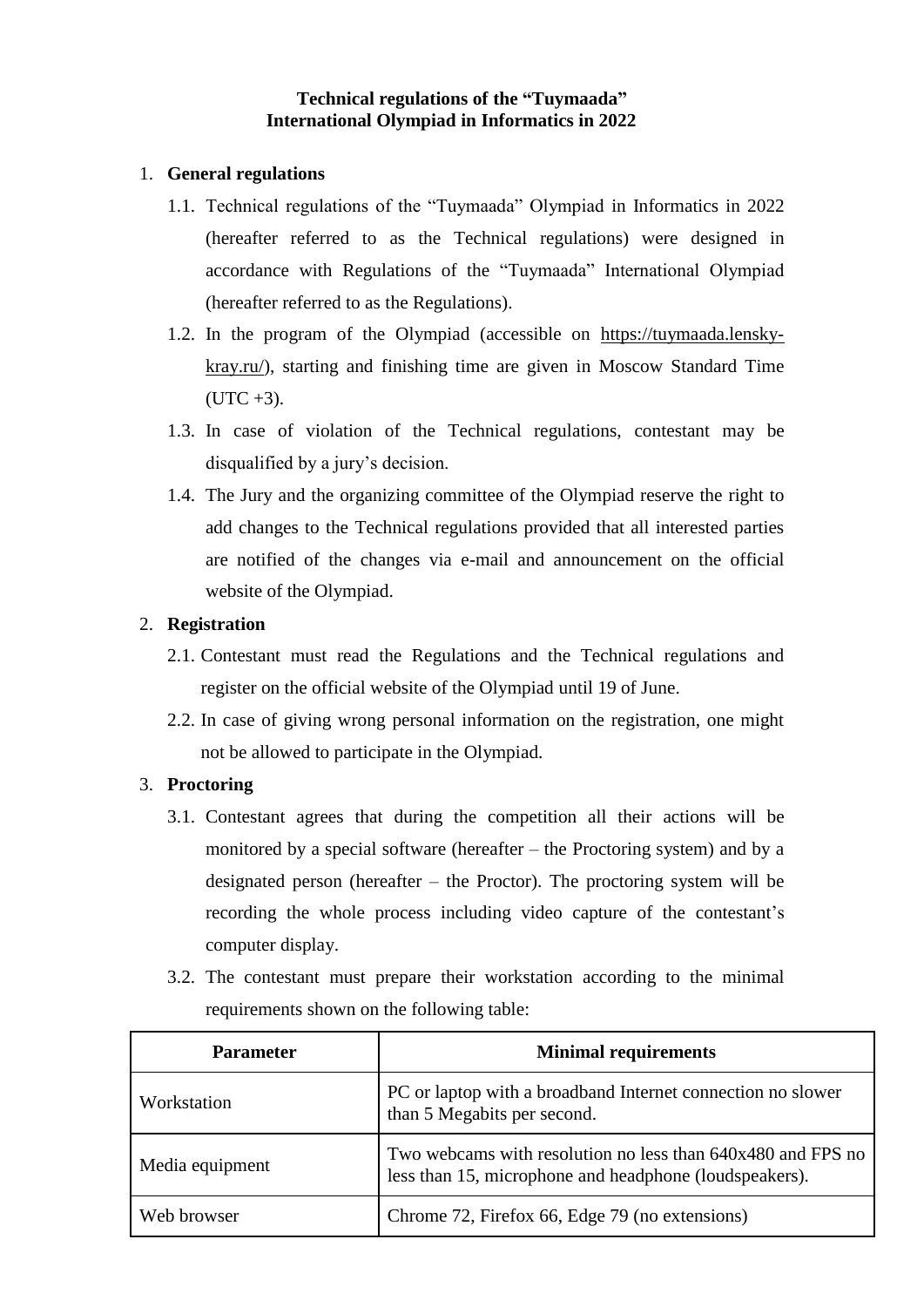| Compilers and IDEs chosen<br>by a contestant                 | • GNU G++ $5.1.0$ or later versions<br>Microsoft Visual $C_{++}$ 2017 or later versions<br>• Free Pascal $3.0.2$ or later versions<br>PascalABC.NET 3.4.2 or later versions<br>• Python 3.8.10 or later versions Microsoft $C \# 8 \text{ m}$ .NET<br>Core 3.1 or later versions<br>• Oracle Java SE Development Kit 11.0.6 or later<br>versions |
|--------------------------------------------------------------|--------------------------------------------------------------------------------------------------------------------------------------------------------------------------------------------------------------------------------------------------------------------------------------------------------------------------------------------------|
| Offline documentation system<br>Zeal (https://zealdocs.org/) | Documentation sets are chosen by the contestant.                                                                                                                                                                                                                                                                                                 |

Contestant is permitted to use text editors and other utilities provided that those do not use an Internet connection and do not communicate to anyone. Team leader is obliged to check that all workstation requirements are met.

- 3.3. Contestant is permitted to participate only if they show their ID to the Proctor via a frontal webcam (ID must clearly show the contestant's face and full name) before the contest on both competition days.
- 3.4. Before the contest upon the Proctor's request, contestant must show their workstation and lack of any additional electronic devices, information mediums etc. via the side webcam.
- 3.5. The proctor has a right to make a remark and inform The Jury of a violation of the Technical regulations or of the Code of Conduct (see Appendix A), which may result in contestant's disqualification.

### 4. **The Olympiad**

- 4.1. The Olympiad consists of two competition days. Contest on each day lasts 5 hours.
- 4.2. A practice round will be held for the contestants before the competition days to check if workstations are ready.
- 4.3. On each competition day contestants will be given 4 or 5 problems. Full score for each problem is 100 points. Problems are made by the methodical committee and problem statements are presented both in Russian and English. In addition, team leaders can translate the problem statements to other languages on the competition days. The methodical committee bears a full responsibility for a correctness of problem statements in Russian and English. If necessary, contestants are encouraged to refer to the Russian or English problem statements.
- 4.4. Upon the competition's end (on both days), the organizing committee publishes preliminary protocols on the official website of the Olympiad.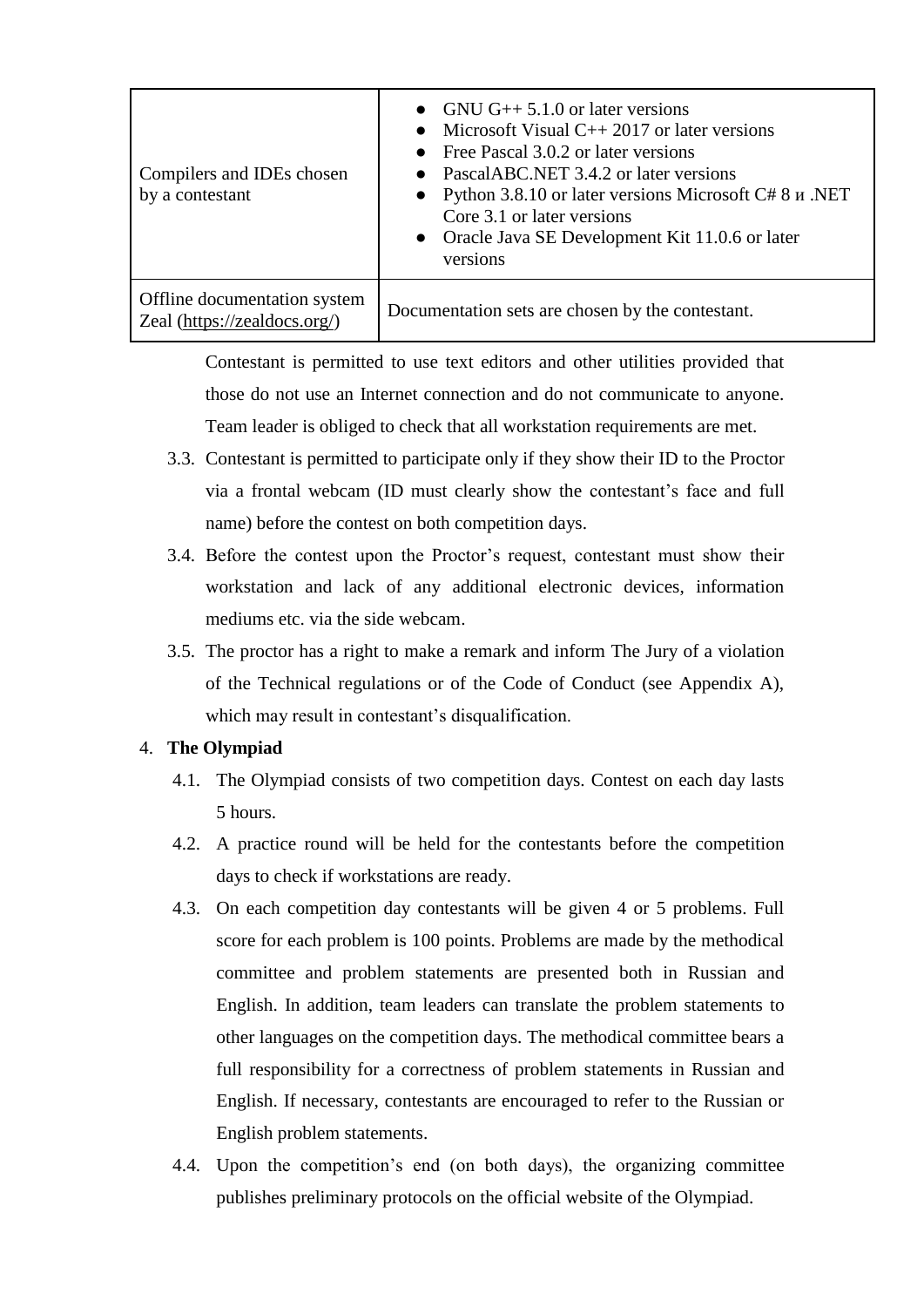- 4.5. Upon the competition's end (on both days), contestants can access test data to problems in digital form.
- 4.6. Solutions are evaluated by an automated judging system (hereafter the Judging system). Web-link, login and password to the Judging system are sent individually to each contestant via a registration e-mail.
- 4.7. Solution of a problem is a single source code file written in one of the approved languages via an approved IDE. Different problems may be solved in different languages.
- 4.8. All problems require the input and output from/to the console (read from the keyboard, write to the screen) by default. However, author of the problem may require the input and output via files. The I/O method is declared at the beginning of the problem. The inputs are to be taken as correct and satisfying all the constraints in the problem statement, contestants do not need to validate it. I/O formats are to be strictly adhered to.
- 4.9. The memory and time limits on each problem are indicated in the problem statement and will be enforced on each test. A solution which exceeds the limitations on a test will be considered as failing that test.
- 4.10. The solutions are evaluated during the competition time. Verification of the solution is carried out in the following sequence:
	- the system compiles the source file,
	- the solution is sequentially run on the test data for the problem,
	- the generated output data is verified by the checker program provided by the author.

If source file could not be compiled, Compilation error (CE) is triggered, and the solution gets 0 points.

- 4.11. A problem statement may consist of subproblems in which case each subproblem has its own test set (tests do not overlap). The Judging system can evaluate the problem in one of two ways (according to author's discretion):
	- points are yielded for each passed test,
	- points are yielded only if the whole test set is passed.

The author can set dependencies between test sets. If a test set depends on other test sets, it can be run only after those test sets are passed.

4.12.Upon the completion of the solution testing, the contestant can see the test results. Each passed test (test set) yields points. Solution that passes all tests receives 100 points. If a test is failed for any reason (wrong answer, time limit exceeded, etc.), it is given 0 points and further tests are not run.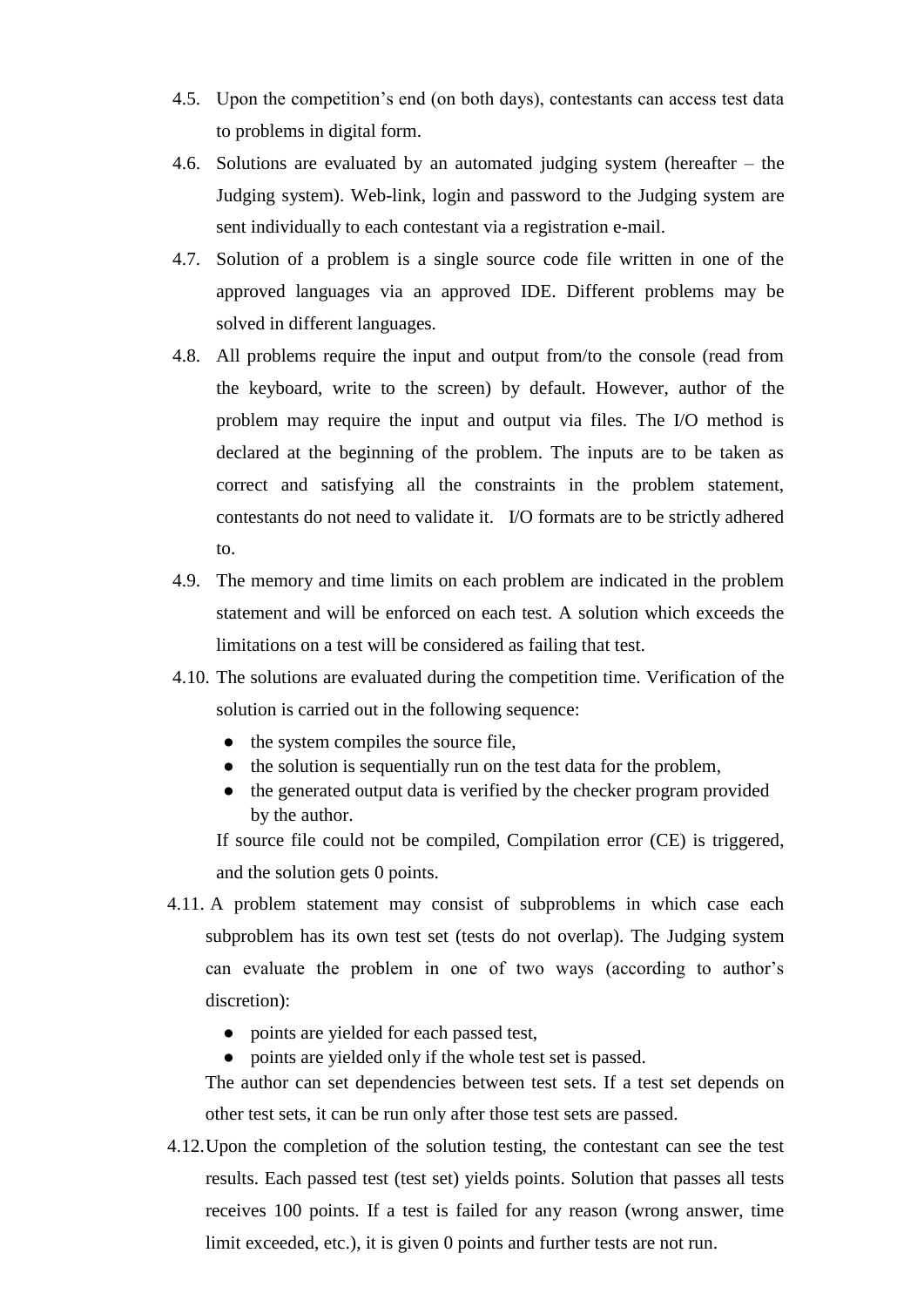- 4.13. The Judging system returns verdict for each test from:
	- OK
	- $\bullet$  WA Wrong answer,
	- $\bullet$  ML Memory limit exceeded,
	- $\bullet$  TL Time limit exceeded.
	- $\bullet$  RE Runtime error.
- 4.14.The problem's author can choose to limit contestants' information on test set.

If so, contestants can see only total points for a test set (not individual points for tests).

- 4.15.Multiple solutions can be accepted for the same problem, and the highest scoring solution is considered for the results.
- 4.16.Contestants may use any standard library header files (modules) included in a compiler (interpreter).
- 4.17.A solution must not:
	- $\bullet$  use system calls except for I/O,
	- create directories or temporary files,
	- use I/O not specified by the problem statement,
	- access the network,
	- attempt to disrupt the Judging system.
- 4.18.A solution must generate the same output for multiple runs on the same input data regardless of the current time or environment configuration. The Jury may conduct multiple runs of the solution and choose the worst result for each test.
- 4.19.Should hardware or software of the contestant fail during the competition, The Jury may compensate the time spent on troubleshooting it, provided that the failure has not been caused by the contestant's actions.
- 4.20.The determination of passing the tests, scoring, awards and disqualifications is the exclusive prerogative of The Jury. The Jury will decide on any unforeseen circumstances. The Jury decision is final.
- 4.21.Should a contestant have health risks, they should be able to get a fast medical aid.

### 5. **Appeals**

- 5.1. Appeals are held for both competition days at the same time.
- 5.2. Before the appealing process, correct problem solutions are demonstrated.
- 5.3. Contestants may try to appeal to The Jury no later than an hour after the solution demonstration. Appealing is done through forms downloaded from the official website of the Olympiad.
- 5.4. Decisions of the appeals committee are final.